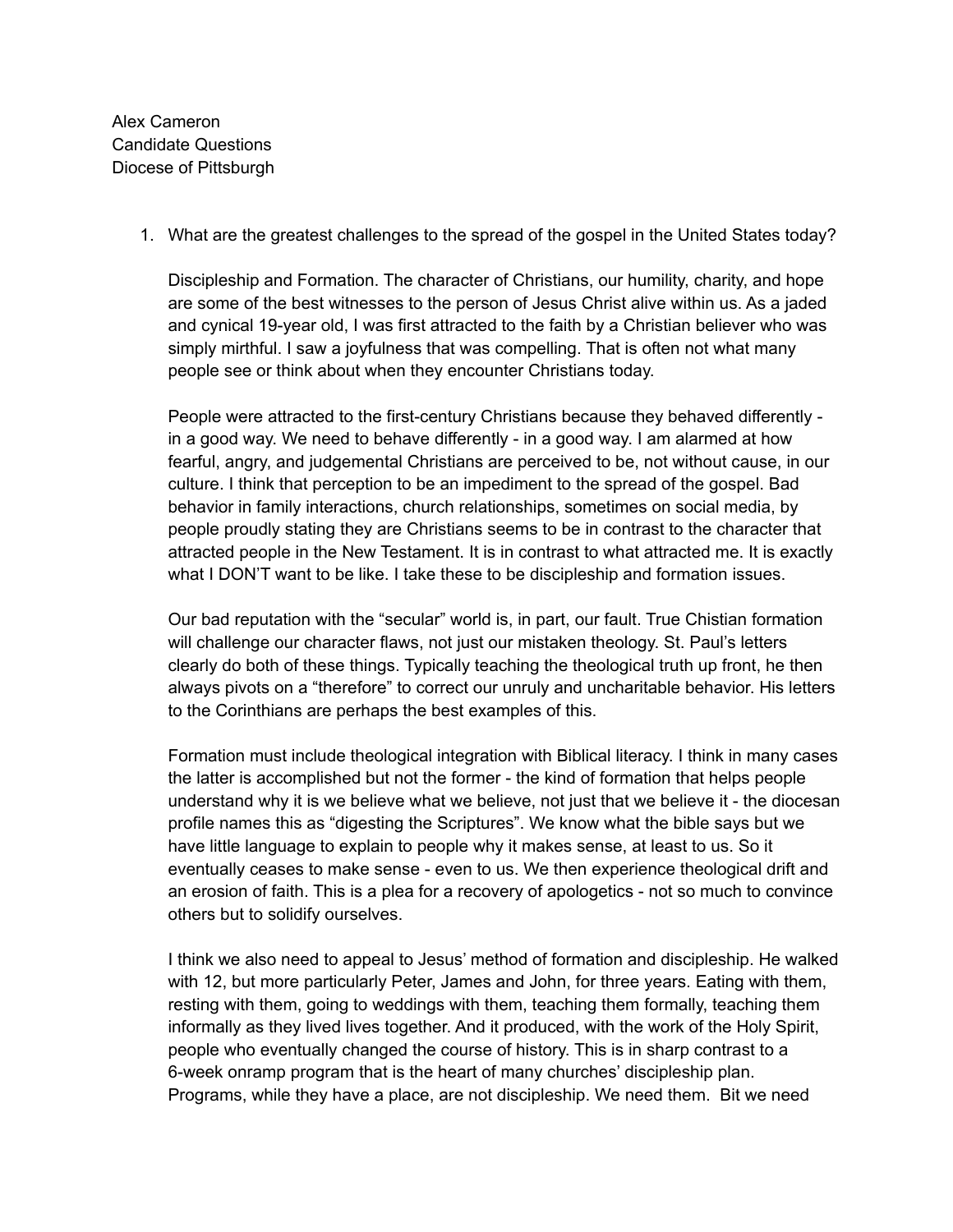more than them. Discipleship is more personal and more costly. It takes more time. The problem with Jesus' method is it is inefficient and not easily scalable. Efficiency and scalability are business virtues, not biblical ones.

2. As you look back on your ordained ministry, describe one or two highlights where you saw the advance of the gospel or the growth of the church. What was your role in this?

Planting a church is one. A small group of spiritual refugees from the Episcopal church had already started gathering in Vermont where I was living in the mid 2000s. I agreed to come alongside them to help them discern whether God was calling them to plant a church. I had never even thought about planting a church. The Anglican/Episcopal world that I came from was all about existing (often dying) congregations, not starting new ones. I didn't know anything about planting a church, but I did know how to work with people to help them to listen to God. This is the fruit of my work counselling and as a spiritual director. What began as a group of 20 aging ex-Episcopalians, became over the course of 5 years a congregation of 60 to 70 that included those people, as well as university students, young families, and a number of campus ministers. I certainly provided direction, and taught, and preached, but mostly worked to release the gifts of others. As I was still working full-time at GE, I did not have the capacity to preach every week so I trained and equipped 10 lay-preachers, men and women, to share that load. That work was perhaps not growth in the sense of people in pews, but it was growth in the equipping of the saints. That work has continued to bless that congregation and others as those people have moved elsewhere in the country.

One story, that is more focussed on personal discipleship, is also indicative of how I have seen the advance of the gospel through my ministry. One of our church members at this plant was dating a man who was not yet a believer. He was open to the gospel but from a very secular background. He and I met on a regular basis. I suggested he read Lewis' *Mere Christianity*. He diligently read this and came to our lunch meetings with questions, objections, and points of confusion. Those conversations involved careful listening, which, by the way, I regard as a superpower, and some apologetics work. One day he asked me about communion, why it was important and why he was not permitted to receive. I expect I responded to him with some sacramental theology, but also with the statement that to come to the table, to receive the bread and the wine is to submit our selves, our souls and bodies as living sacrifices. To come to receive is to say "yes" to Jesus. The next Sunday, he came to communion, and extended his hands. That extension of his hands was his conversion moment. Probably the most "Anglican" conversion I have ever witnessed. And only three people in that room understood what was happening: him, me, and his then girlfriend, now wife. They are now faithfully attending and serving in an Anglican congregation in Florida.

3. What modern or historical (non-biblical) figure do you view as an inspiration or example for their leadership? Please share an example of how this influenced your own ministry.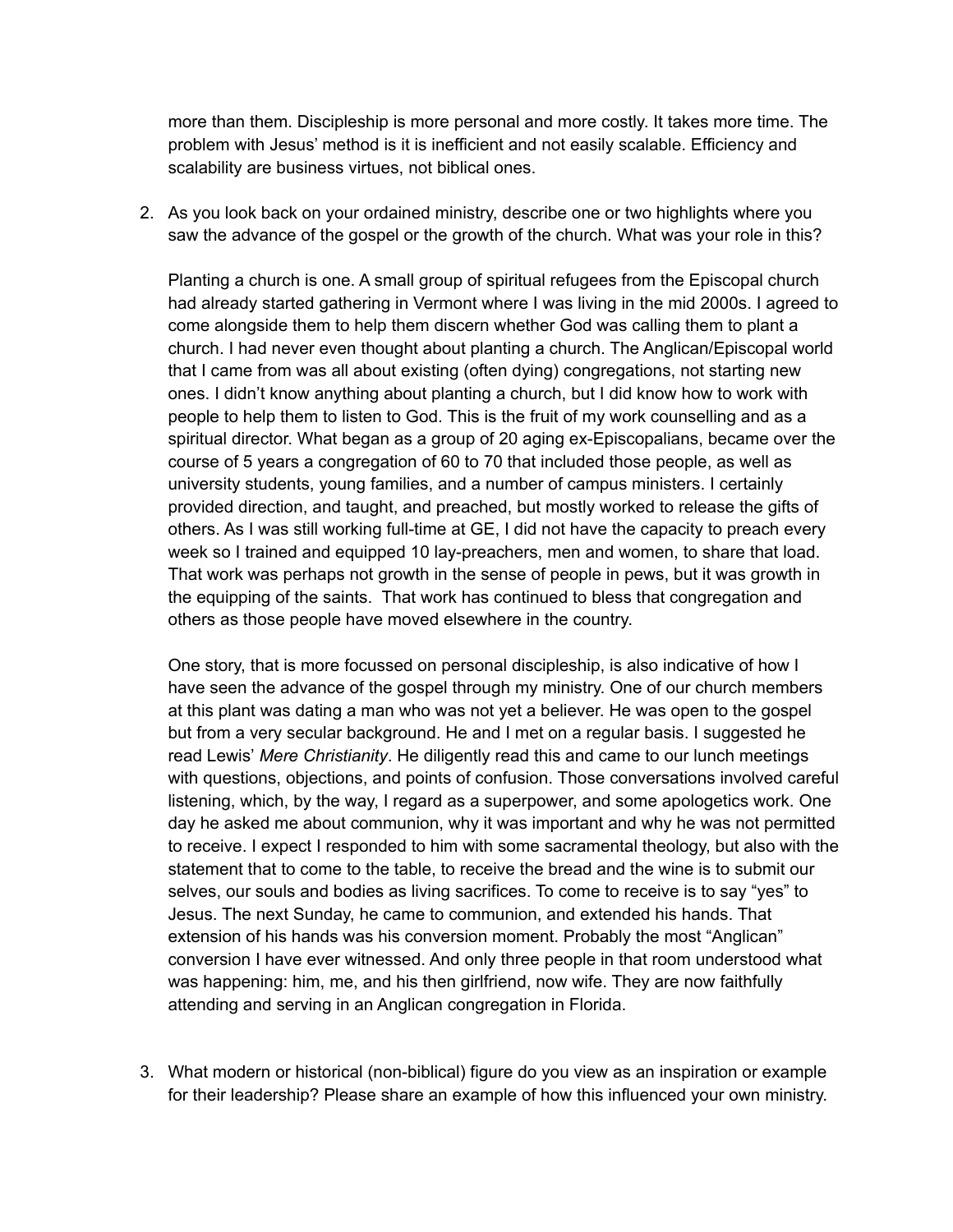Someone who is likely unknown to any who read this, but whose life and ministry have shaped and formed mine and my wife's. Vina Sweetman was a lay woman to whom God gave a particular charism of healing in the form of pastoral counselling. At the urging of friends and people who had already benefited from her counsel and prayer in informal ways, she established the Isaiah Forty Foundation in Montreal in 1991 as "a venture in Christian counselling." Thirty years later that counselling center is a well-known and valued resource in the Montreal Christian community.

I had known Vina in passing, from a stint working with vacation bible schools that she had been running in the late 80s. After I had moved to Montreal and was experiencing a season of depression, I went to her as a counsellor. It was the best counselling that I have ever experienced because it integrated the best of psychology with the faith-filled expectation that Jesus was present in the process. My association went from client to conference team member, to counsellor, to vice-president of the Board and ultimately President and CEO.

Vina taught me by modelling the Christian life and challenging me. I learned from her a faith that believes that Jesus' decision for us is infinitely more important than our decision for him - as critical as that is in our lives. She modelled and taught that Jesus is actually King. She had little patience for the fretting she heard from Christians about the world and the church "going to hell in a handbasket". As if Jesus were not sovereign. She taught, by word and example, that though I may be in a rush to resolve my issues, or accomplish this goal or that, Jesus is not. "He who began a good work in you will carry it on to completion for the day of Christ Jesus." I notice who is the agent and the actor in that sentence. All these things became real to me as I observed and listened. It really is Jesus who saves.

She taught me the power of the Holy Spirit to heal and transform. I learned to move in the gifts of the Holy Spirit, but not in a flashy, sensational way. I learned it doesn't have to be loud or showy to be effective and powerful. It was Holy Spirit power, decently and in order.

She taught me and challenged me to courage. On many occasions in both private and public controversies she would say, "Alex, if you don't say something, who will?"

She discipled me and my wife Tamara for twenty years. There is no substitute for personal discipleship over time. And she left a deposit that we are seeking to leave in others as we disciple them. I imitated her as she imitated Christ.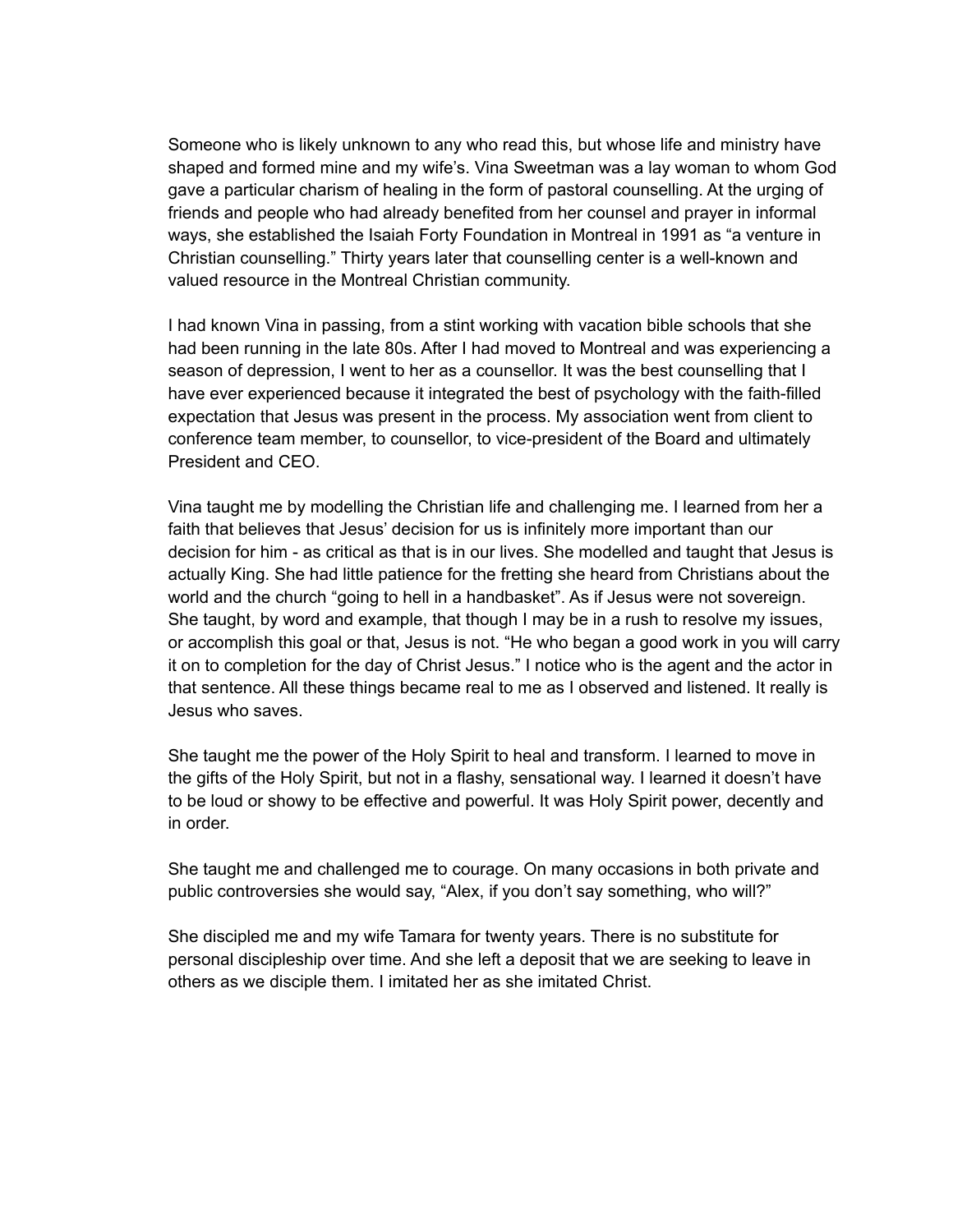4. Based on what you read in the diocesan profile and bishop's profile, what skills, gifts, or characteristics would you expect to bring to the role of bishop?

I read of real hurts and wounds that exist from multiple corporate experiences: the separation from the Episcopal Church, the challenges of being the Archbishop's Diocese, and even the mixed experiences with Bishop Jim Hobby. That is a lot in a short period of time. Healing and wholeness, forgiveness and reconciliation is the very core of the work I do at Isaiah Forty - helping people, and sometimes whole communities unearth the riches of the work of Jesus to heal these very things. One of the things that most motivates me is the opportunity to help in the healing of hurts and wounds. It is my jam.

Your profile also says that you have a need to rebuild a sense of togetherness and common cause, and to articulate a new vision for your own future. I feel particularly equipped for work like this. I have been leading the ministry of which I am President through these processes over the past number of years. While the ministry began in Canada in the early 90s, since I have taken over we have created a legal presence also in the United States - with a Board of Directors needed in each country. I have led those Boards through a common visioning process to clarify our mission and purpose and to create structures in which we can function as a single Board, even though we need to be two legally speaking. This involved a lot of listening, framing, and reframing. It involved getting outside assistance to help us clarify. It has been a fantastic experience, the fruit of which we are just beginning to experience.

In reading your Bishop's profile I would honestly state that I am many, but not all of those things. I will make mention of a few.

I am genuine, frank, and warm, but also straddling the introvert/extrovert line. I am not always quick to talk in a new situation. That has plusses and minuses. Some can initially experience me as quiet (a minus perhaps) but it gives me opportunity to listen first (a plus).

You are looking for a bishop gifted in pastoral care and oversight. My first passion is the pastoral care and support of leaders - both clergy and lay. If our leaders are spiritually and emotionally healthy, our churches will be and we will see fruit. This has been the central focus of my ministry work over the past ten or more years.

I love to communicate vision and mission. But I am convinced that the sense of vision and mission comes forth from the Holy Spirit in collaboration with the community. As we see and understand who we are, and the Lord's giftings in us, our vision and mission become clearer. I am not a "Here's where we are going, get behind me" kind of visionary leader.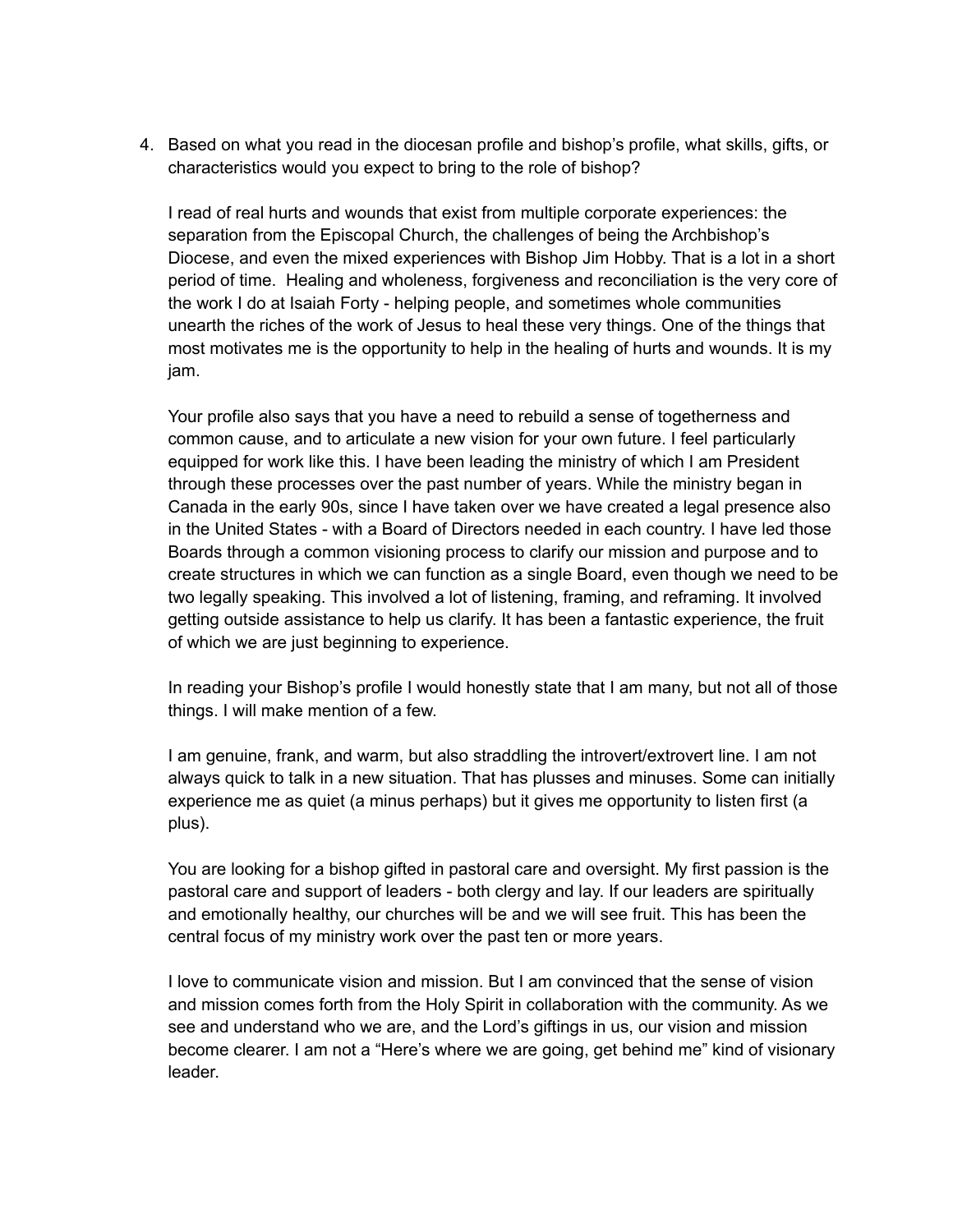I am an able administrator. I have had to be running a non-profit in two countries and also working for GE. But administration is not what I first run to. I would be looking for the right team so that some of this might be done by others.

5. Briefly articulate your position on women and holy orders, specifically women serving as deacons, priests and rectors.

I see ordination as the articulation of the discernment, by the church, of a particular charism of leadership in a person. The sex of the person, while not unimportant or incidental, has nothing to do with the charism of leadership. I believe that women, as well as men, are called into the leadership of the church. Women, therefore, will be called to priestly ministry as well as the leading (rectorship) of congregations. I am supportive of ordaining women to the presbyterate and appointing them as rectors.

We can, and should, expect that women will bring different strengths and emphases to the work of leadership than men will. This I take to be an advantage and benefit for the life of the church.

I also appreciate the work and effort that has been taken by the House of Bishops and the task force that considered this issue for us. I am thankful for their conclusions - that a coherent biblical case can be made for both perspectives on this - even though that leaves us with the very hard work of managing the tensions we feel with each other. I think it critical that we engage and treat our brothers and sisters with differing views on this with honor and respect as we manage those tensions.

6. The Diocese of Pittsburgh has a diverse range of congregations. Please articulate the different needs between urban, city, suburban, and rural churches in a Revelation 7 context.

There are two things that I see in Revelation 7 that speak into this question. First is the enumeration of those sealed from the twelve tribes of Judah - twelve thousand from each. In St. John's vision, each tribe is equally represented around the throne. Yet in the history of Israel, not all tribes have the same influence or esteem. The tribe and ultimately the kingdom of Judah is the heavy hitter, from which the Davidic kingdom comes. Some are historically more significant and important; some are small and of little note. This, I think, is true of the diversity of congregations in any diocese. Smaller congregations, be they rural or inner city, may seem to be of less significance in our eyes. They are not so in the kingdom. This truth is reflected in Anglican polity in that all congregations frequently have the same representation at a Synod. This is a reflection of this Revelation 7 context.

Second is the worship of the host of heaven around the throne in their diversity. I have had the privilege of attending two GAFCON conferences. There I saw a foretaste of Revelation 7 - of the gathering of every tribe, tongue and nation. The cultural and racial